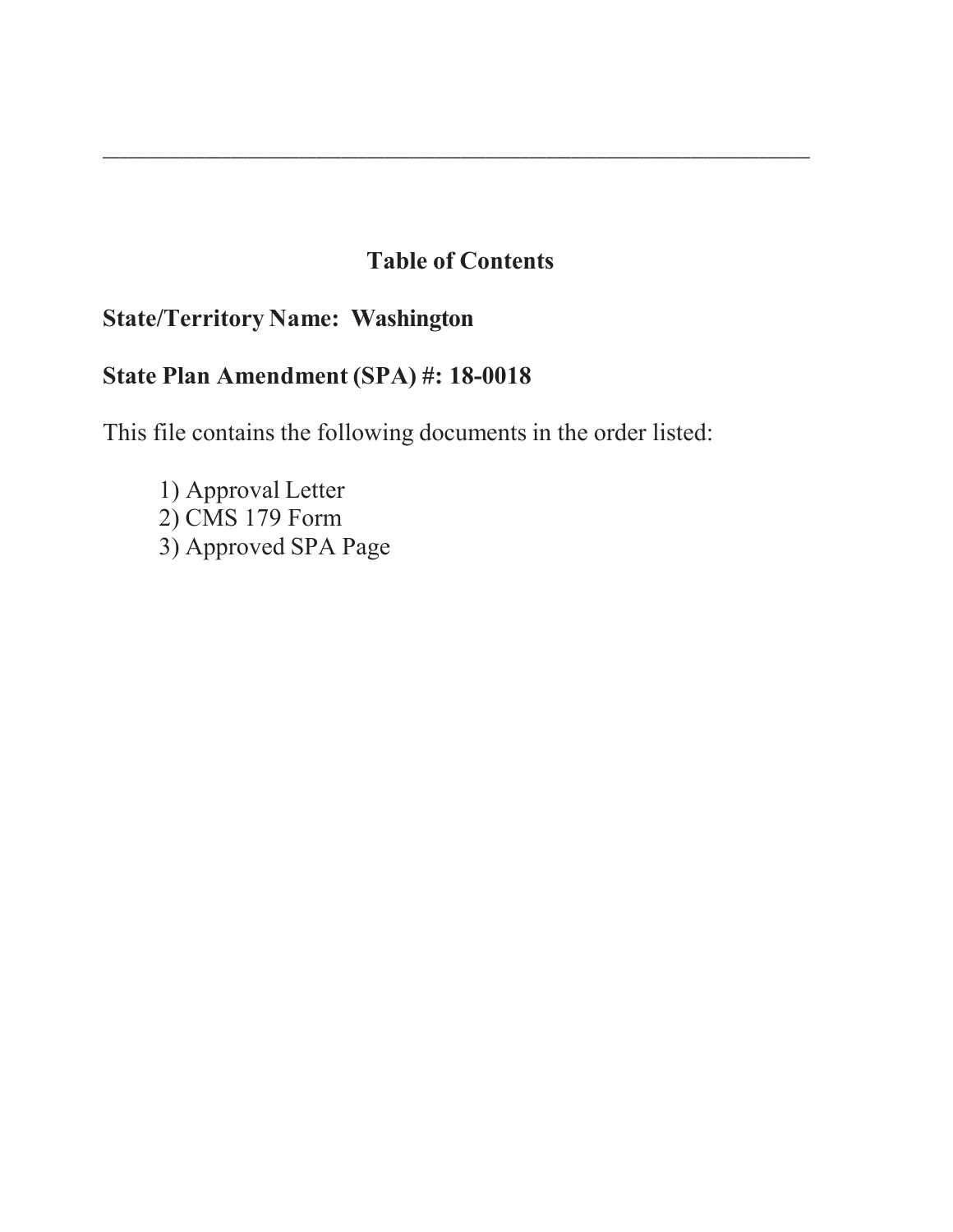DEPARTMENT OF HEALTH & HUMAN SERVICES Centers for Medicare & Medicaid Services Seattle Regional Office 701 Fifth Avenue, Suite 1600, MS/RX-200 Seattle, WA 98104



Division of Medicaid & Children's Health Operations

July 25, 2018

Susan Birch, Director MaryAnne Lindeblad, Medicaid Director Health Care Authority PO Box 45502 Olympia, WA 98504-5010

### **RE: Washington State Plan Amendment (SPA) Transmittal Number 18-0018.**

Dear Ms. Birch and Ms. Lindeblad:

The Centers for Medicare & Medicaid Services (CMS) has completed its review of State Plan Amendment (SPA) Transmittal Number WA 18-0018. This amendment identified the threshold dollar amount the Health Care Authority (HCA) uses to pursue recovery of medical services claims that were paid by Medicaid when a commercial insurance had primary responsibility for payment.

This SPA is approved with an effective date of June 1, 2018.

If there are additional questions please contact me, or your staff may contact James Moreth at James.Moreth@cms.hhs.gov or (360) 943-0469.

| Sincerely |  |  |
|-----------|--|--|
|           |  |  |
|           |  |  |
|           |  |  |
|           |  |  |

Associate Regional Administrator

cc:

Ann Myers, SPA Coordinator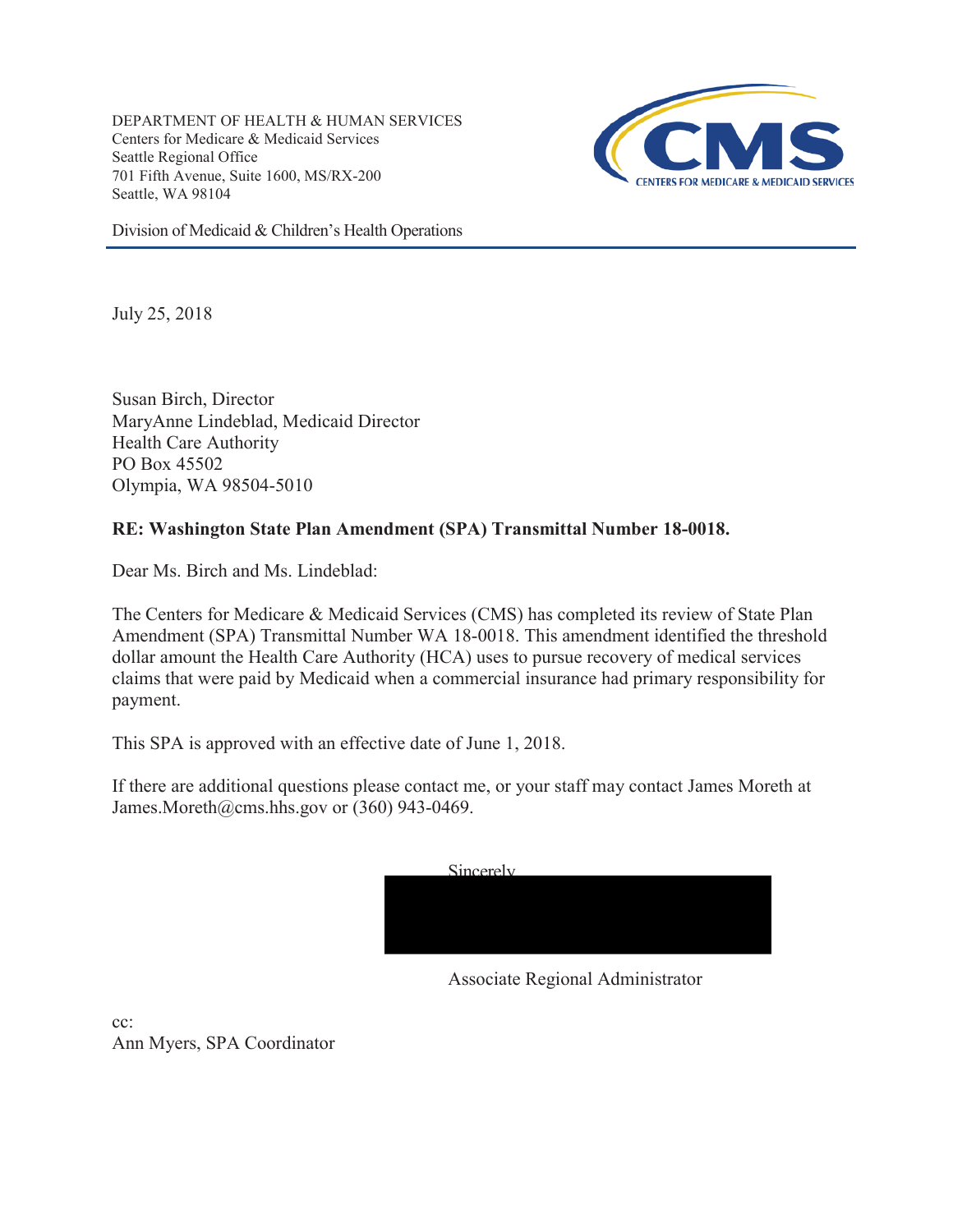|                                                                               | <b>FORM APPROVED</b><br>OMB NO. 0938-0193                                                                                                                                                                                                                                                                                                                                       |  |
|-------------------------------------------------------------------------------|---------------------------------------------------------------------------------------------------------------------------------------------------------------------------------------------------------------------------------------------------------------------------------------------------------------------------------------------------------------------------------|--|
| 1. TRANSMITTAL NUMBER:<br>18-0018                                             | 2. STATE<br>Washington                                                                                                                                                                                                                                                                                                                                                          |  |
| 3. PROGRAM IDENTIFICATION: TITLE XIX OF THE<br>SOCIAL SECURITY ACT (MEDICAID) |                                                                                                                                                                                                                                                                                                                                                                                 |  |
| <b>4. PROPOSED EFFECTIVE DATE</b><br>June 1, 2018                             |                                                                                                                                                                                                                                                                                                                                                                                 |  |
|                                                                               |                                                                                                                                                                                                                                                                                                                                                                                 |  |
| AMENDMENT TO BE CONSIDERED AS NEW PLAN                                        | $\boxtimes$ AMENDMENT                                                                                                                                                                                                                                                                                                                                                           |  |
|                                                                               |                                                                                                                                                                                                                                                                                                                                                                                 |  |
| a. FFY 2018 \$0<br>b. FFY 2019 \$0                                            |                                                                                                                                                                                                                                                                                                                                                                                 |  |
|                                                                               |                                                                                                                                                                                                                                                                                                                                                                                 |  |
| Attachment 4.22-B page 1                                                      |                                                                                                                                                                                                                                                                                                                                                                                 |  |
|                                                                               |                                                                                                                                                                                                                                                                                                                                                                                 |  |
|                                                                               |                                                                                                                                                                                                                                                                                                                                                                                 |  |
|                                                                               |                                                                                                                                                                                                                                                                                                                                                                                 |  |
| 16. RETURN TO:                                                                |                                                                                                                                                                                                                                                                                                                                                                                 |  |
| Ann Myers                                                                     |                                                                                                                                                                                                                                                                                                                                                                                 |  |
| Office of Rules and Publications                                              |                                                                                                                                                                                                                                                                                                                                                                                 |  |
| Division of Legal Services                                                    |                                                                                                                                                                                                                                                                                                                                                                                 |  |
| Health Care Authority                                                         |                                                                                                                                                                                                                                                                                                                                                                                 |  |
| 626 8 <sup>th</sup> Ave SE MS: 42716                                          |                                                                                                                                                                                                                                                                                                                                                                                 |  |
| Olympia, WA 98504-2716                                                        |                                                                                                                                                                                                                                                                                                                                                                                 |  |
|                                                                               |                                                                                                                                                                                                                                                                                                                                                                                 |  |
|                                                                               |                                                                                                                                                                                                                                                                                                                                                                                 |  |
|                                                                               |                                                                                                                                                                                                                                                                                                                                                                                 |  |
| PLAN APPROVED - ONE COPY ATTACHED<br>Digitally signed by David L. Meacham -S  |                                                                                                                                                                                                                                                                                                                                                                                 |  |
|                                                                               |                                                                                                                                                                                                                                                                                                                                                                                 |  |
| <b>22. TITLE:</b>                                                             |                                                                                                                                                                                                                                                                                                                                                                                 |  |
|                                                                               |                                                                                                                                                                                                                                                                                                                                                                                 |  |
|                                                                               | COMPLETE BLOCKS 6 THRU 10 IF THIS IS AN AMENDMENT (Separate Transmittal for each amendment)<br>7. FEDERAL BUDGET IMPACT:<br>9. PAGE NUMBER OF THE SUPERSEDED PLAN SECTION<br>OR ATTACHMENT (If Applicable)<br>$\boxtimes$ OTHER, AS SPECIFIED: Exempt<br>FOR REGIONAL OFFICE USE ONLY<br>18. DATE APPROVED:<br>7/25/18<br>20. SIGNAT<br><b>Associate Regional Administrator</b> |  |